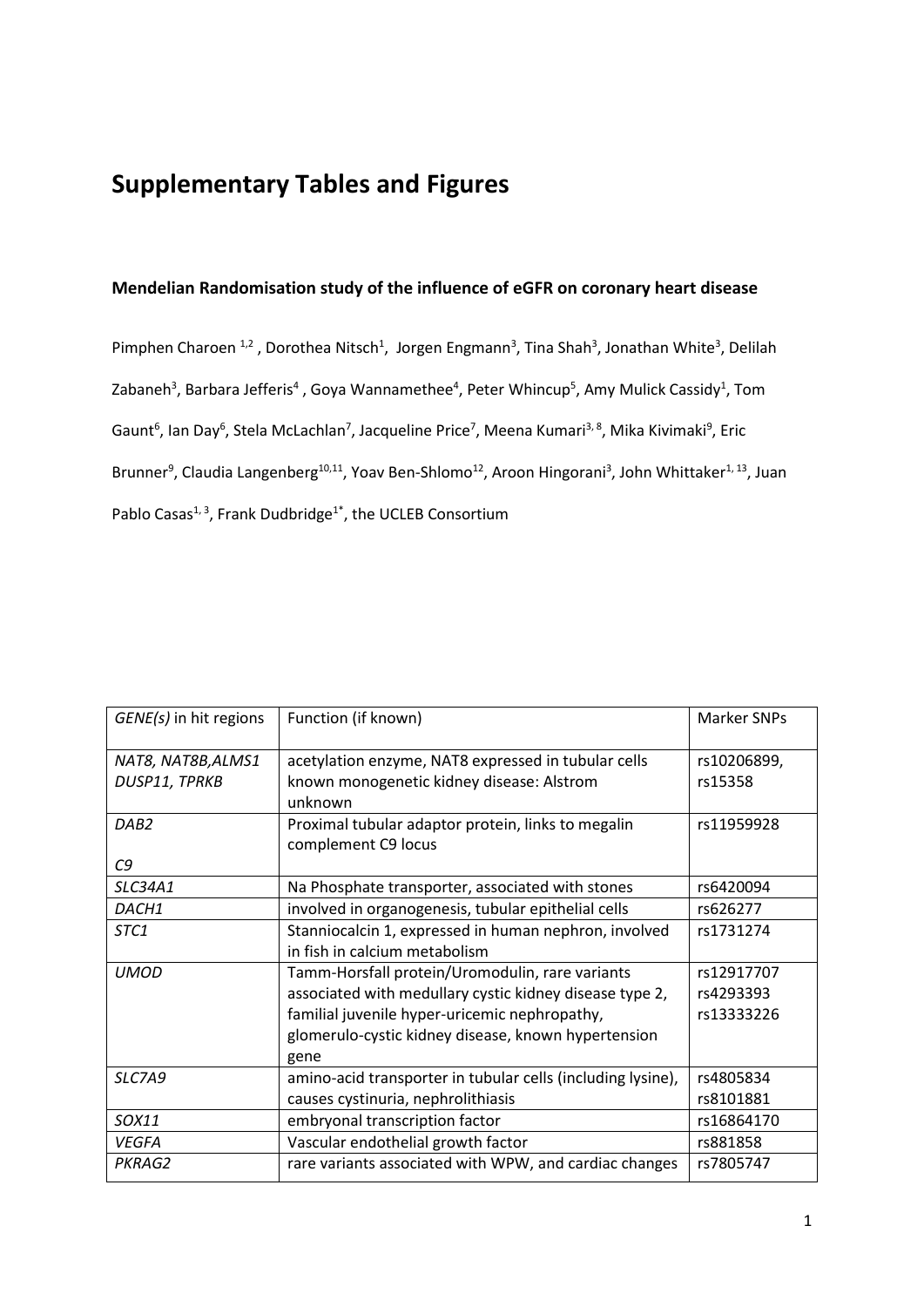|                                                      | and hypertrophy of kidney                                                                                                                                                                                                                                           |                        |
|------------------------------------------------------|---------------------------------------------------------------------------------------------------------------------------------------------------------------------------------------------------------------------------------------------------------------------|------------------------|
| ATXN2                                                | Associated with retinal vessel caliber, celiac disease,<br>diabetes type 1, myocardial infarction, blood pressure<br>variant                                                                                                                                        | rs653178               |
| TBX2                                                 | T-box transcription factors, no known kidney phenotype                                                                                                                                                                                                              | rs8068318              |
| GCKR, IFT172, FNDC4                                  | Pleiotropic locus. Common variants in GCKR are<br>associated with a variety of human traits in genetic<br>association studies, including serum triglycerides, fasting<br>glucose, C-reactive protein and uric acid as well as<br>susceptibility to type 2 diabetes. | rs1260326              |
| ANXA9, FAM63A,<br>PRUNE, BNIPL, LASS2,<br>SETDB1     | Unknown                                                                                                                                                                                                                                                             | rs267734               |
| SYPL2, ATXN7L2,<br>CYB561D1, PSMA5,<br>AMIGO1, SORT1 | Unknown                                                                                                                                                                                                                                                             | rs1933182              |
| TFDP2                                                | Transcription factor involved in cell cycle                                                                                                                                                                                                                         | rs347685               |
| SHROOM3                                              | expressed in kidney, neuro-epithelial development,                                                                                                                                                                                                                  | rs17319721             |
|                                                      | associated with low blood magnesium in genome-wide<br>association study, and borderline association with UACR                                                                                                                                                       | rs9992101              |
| PIP5K1B                                              | Unknown                                                                                                                                                                                                                                                             | rs4744712              |
| RNASEH2C, KAT5<br>OVOL1                              | OVOL1 is zinc-finger transcription factor, downstream of<br><b>WNT</b> signalling                                                                                                                                                                                   | rs4014195              |
| UBE2Q2                                               | belongs to the ubiquitin-conjugating enzyme family,<br>potentially involved in degradation of tubular<br>transporter proteins, potential cancer suppressor gene                                                                                                     | rs1394125              |
| <b>MHC</b> region                                    | HLA region known to be associated with autoimmune<br>forms of kidney disease                                                                                                                                                                                        | rs3828890              |
| <b>UNCX</b>                                          | Associated with blood urea nitrogen in East Asians,<br>encodes a paired-type homeobox transcription factor<br>that has essential roles in skeleton formation and kidney<br>development                                                                              | rs10277115             |
| MPPED2-DCDC5                                         | Unknown<br>Associated with blood urea nitrogen in East Asians, and<br>with serum magnesium levels                                                                                                                                                                   | rs963837               |
| BCAS3                                                | Unknown<br>Associated with blood urea nitrogen and uric acid in<br><b>East Asians</b>                                                                                                                                                                               | rs9895661              |
| WDR72                                                | Unknown<br>Associated with blood urea nitrogen in East Asians                                                                                                                                                                                                       | rs17730281<br>rs491567 |
| <b>CUBN</b>                                          | Cubilin - interacts with megalin and as a receptor for<br>intrinsic factor-vitamin B12 complexes. Associated with<br>low HDL, known CVD risk gene                                                                                                                   | rs1801239              |

S1 Table. Consistent and replicated SNP markers for CKD in European populations (Chambers et al., 2010, Gudbjartsson et al., 2010, Kottgen et al., 2009, Kottgen et al., 2010a, Kottgen et al., 2010b). All markers were associated with eGFR, except *CUBN,* which was associated with an incident urinary albumin/creatinine ratio. SNPs in genes that encode for synthesis or secretion of cystatin C and creatinine (blood markers for eGFR) are excluded.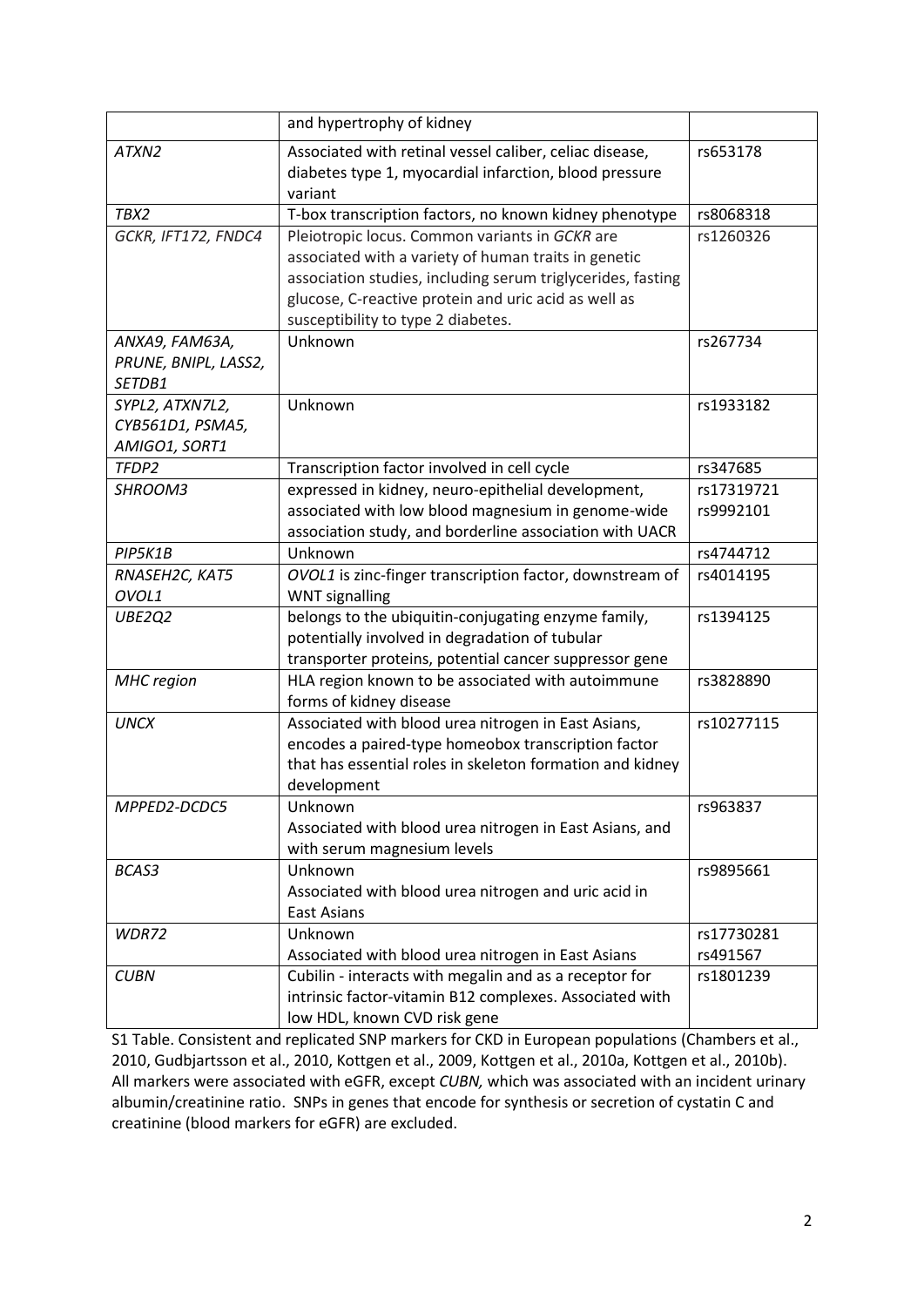## snps used in our MR study (17 snps in total)

snps removed due to high LD

snps not available in Metabochip (UCLEB)

|                |                    |                        | CARDIoGRAMplusC4D |                       |
|----------------|--------------------|------------------------|-------------------|-----------------------|
|                |                    | <b>CARDIOGRAM GWAS</b> | C4D GWAS          | CARDIoGRAMplusC4D     |
|                |                    |                        |                   | Metabochip            |
|                |                    | (22,233 CHD cases and  | (15,420 CHD       |                       |
|                |                    | 64,762 controls)       | cases and         | (63,746 CHD cases and |
|                |                    |                        | 15,062            | 130,681 controls)     |
| chr            | reported eGFR SNPs |                        | controls)         |                       |
| $\mathbf{1}$   | rs267734           | у                      |                   | у                     |
| $\mathbf{1}$   | rs1933182          | y                      |                   |                       |
| $\overline{2}$ | rs10206899         | y                      |                   |                       |
| $\overline{2}$ | rs16864170         |                        |                   |                       |
| $\overline{2}$ | rs1260326          | y.                     | y                 |                       |
| 3              | rs347685           |                        |                   |                       |
| $\overline{4}$ | rs17319721         | y                      |                   |                       |
| $\overline{4}$ | rs9992101          |                        |                   |                       |
| 5              | rs11959928         |                        |                   |                       |
| 5              | rs6420094          | у                      | у                 |                       |
| 6              | rs881858           | y                      |                   |                       |
| 6              | rs3828890          |                        |                   |                       |
| $\overline{7}$ | rs7805747          | y                      | y                 |                       |
| $\overline{7}$ | rs10277115         |                        |                   |                       |
| 8              | rs1731274          |                        |                   |                       |
| 9              | rs4744712          | y.                     |                   | y                     |
| 10             | rs1801239          |                        |                   |                       |
| 11             | rs4014195          | y                      |                   |                       |
| 11             | rs963837           |                        |                   |                       |
| 12             | rs653178           | у                      | у                 | у                     |
| 13             | rs15358            |                        |                   |                       |
| 13             | rs626277           |                        |                   |                       |
| 15             | rs1394125          |                        |                   |                       |
| 15             | rs17730281         | y                      |                   |                       |
| 15             | rs491567           |                        |                   |                       |
| 16             | rs12917707         | y                      |                   |                       |
| 16             | rs4293393          |                        |                   |                       |
| 16             | rs13333226         |                        |                   |                       |
| 17             | rs8068318          | у                      |                   |                       |
| 17             | rs9895661          |                        |                   |                       |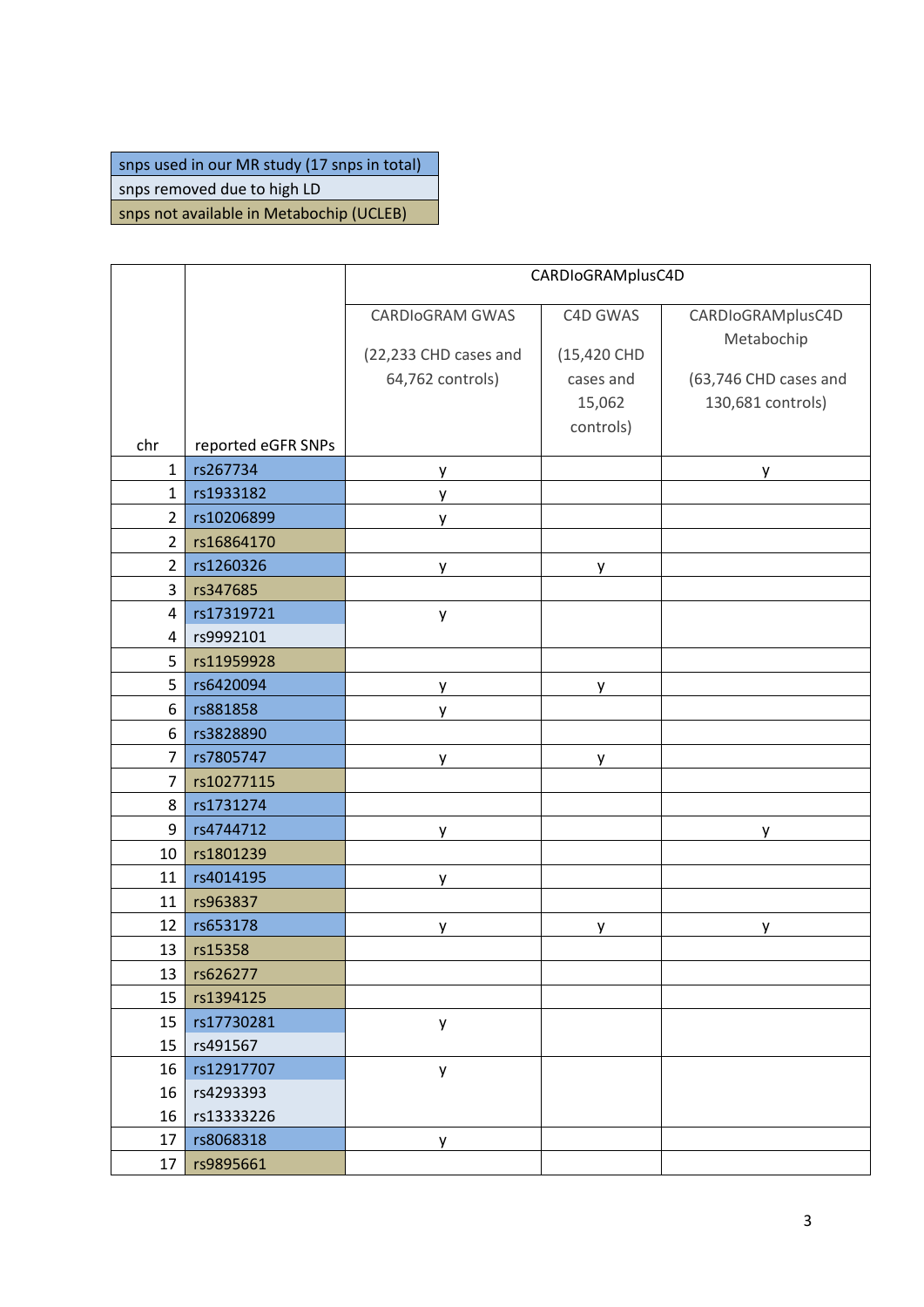|                 | 19 rs4805834 |  |  |
|-----------------|--------------|--|--|
| 19 <sup>1</sup> | rs8101881    |  |  |
|                 |              |  |  |

S2 Table. Selection of 17 SNPs and their availability in CARDIoGRAMplusC4D. Out of 32 SNPs listed in Supplementary Table I, 11 SNPs (brown boxes) are not available in UCLEB. A further 4 SNPs (light blue boxes) are shown as high LD SNPs (r<sup>2</sup>>0.7). Hence the 17 remaining SNPs (dark blue box) are selected as potential instrumental variables. "y" represents the availability of SNPs across 3 data sets from CARDIoGRAMplusC4D.

| Abbreviation           | Description                           |
|------------------------|---------------------------------------|
| sex                    | sex                                   |
| age                    | age                                   |
| whr                    | Waist to hip ratio                    |
| wcir                   | Waist circumference                   |
| bmi                    | Body mass index                       |
| pbfat                  | % body fat                            |
| ht                     | height                                |
| wt                     | Weight                                |
| sbp                    | Systolic blood pressure               |
| dbp                    | Diastolic blood pressure              |
| smoke                  | smoking (ever/never)                  |
| alcohol                | Alcohol                               |
| $\mathop{\mathsf{TC}}$ | <b>TC</b>                             |
| Idl                    | <b>LDL</b>                            |
| hdl                    | HDL                                   |
| tg                     | Triglyceride                          |
| Ipa                    | Lp(a)                                 |
| hba1c                  | HbA1c                                 |
| glucose                | glucose                               |
| insulin                | insulin                               |
| viscosity              | Plasma viscosity                      |
| hct                    | Haematocrit                           |
| fact8                  | <b>Factor VIII</b>                    |
| fact9                  | FactorIX                              |
| aptt                   | Activated partial thromboplastin time |
| tpa                    | tPa                                   |
| vwf                    | vW factor                             |
| ddimer                 | D-Dimer                               |
| fact7                  | <b>Factor VII</b>                     |
| <b>WCC</b>             | <b>WCC</b>                            |
| fib                    | Fib                                   |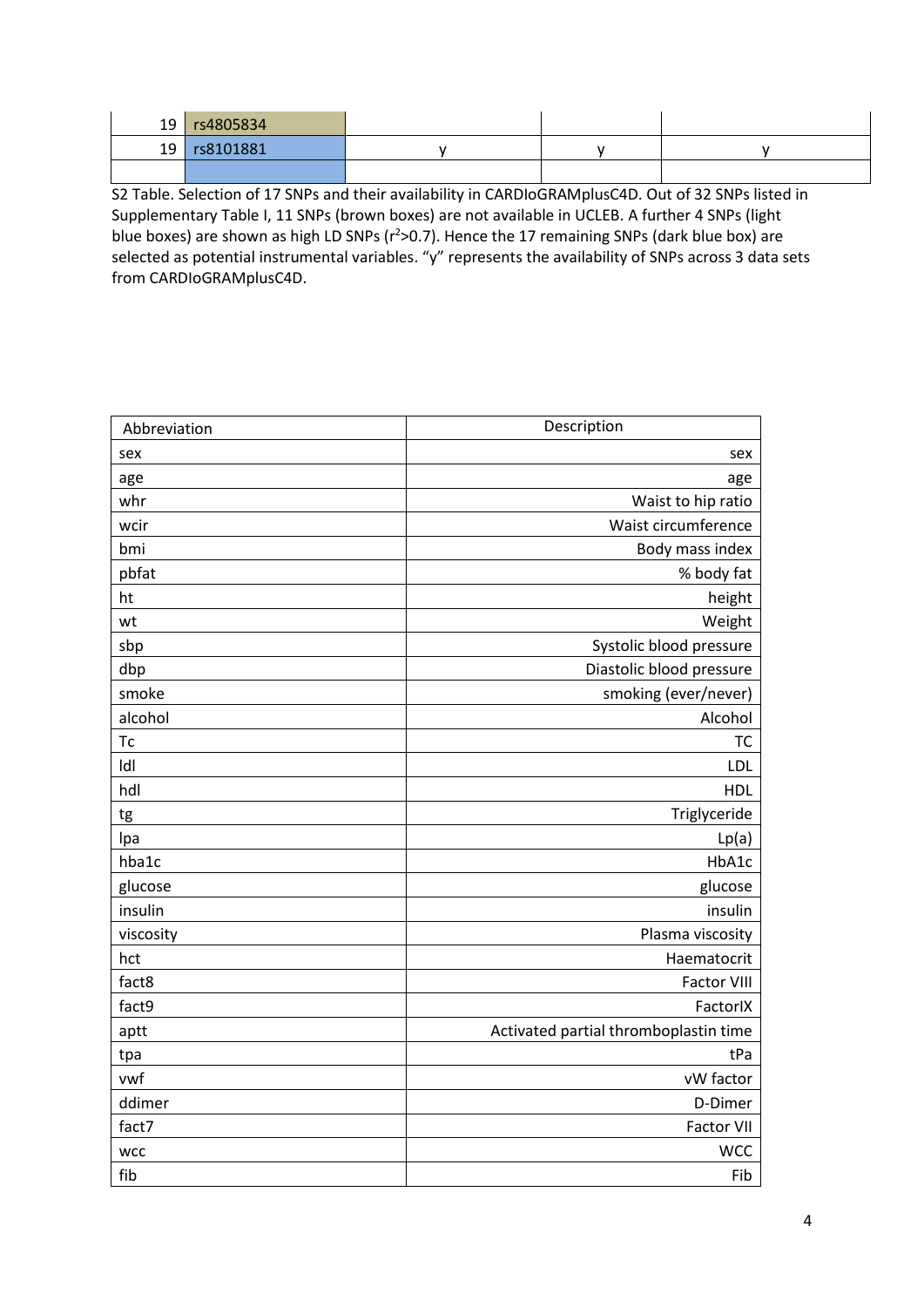| il <sub>6</sub> | $IL-6$                            |
|-----------------|-----------------------------------|
| tnfalpha        | TNF-alpha                         |
| platelet        | Platelets                         |
| rbc             | Red blood cell count              |
| haemoglobin     | Heamoglobin levels                |
| mcv             | Mean cell volume                  |
| mch             | Mean call haemoglobin             |
| mpv             | Mean platelet count               |
| neutrophil      | Neutrophil                        |
| lympho          | Lymphocytes                       |
| mono            | Monocytes                         |
| eosinophil      | Eosinophils                       |
| basinophil      | Basinophils                       |
| mchc            | Mean cellular Haemoglobin         |
| crp             | <b>CRP</b>                        |
| ferr            | Ferritin                          |
| ggt             | <b>GGT</b>                        |
| alt             | <b>ALT</b>                        |
| alkphos         | Alk Phos                          |
| albumin         | Albumin                           |
| bilirubin       | <b>Bilirubin</b>                  |
| ast             | <b>AST</b>                        |
| creatinine      | Creatinine                        |
| surea           | Serum urea concentration          |
| spotassium      | Serum potassium concentration     |
| ssodium         | Serum sodium concentration        |
| surate          | Serum urate concentration         |
| smagnesium      | Serum magnesium concentration     |
| scalcium        | Serum calcium concentration       |
| ccalcium        | Corrected calcium concentration   |
| sphosph         | Serum phosphate concentration     |
| sprotein        | Total serum protein concentration |
| egfr            | eGFR                              |
| pwave           | <b>ECG P wave</b>                 |
| printerval      | <b>ECG PR interval</b>            |
| qtinterval      | <b>ECG QT interval</b>            |
| qtc             | <b>ECG QTc</b>                    |
| qrsvoltsum      | ECG QRS voltage sum               |
| qrsvoltprod     | <b>ECG QRS voltage product</b>    |
| cornellprod     | <b>ECG Cornell product</b>        |
| sokolowlyon     | <b>ECG Sokolow Lyon</b>           |
| sclass          | Social class                      |
| occup           | Occupation                        |
| fev1            | FEV1                              |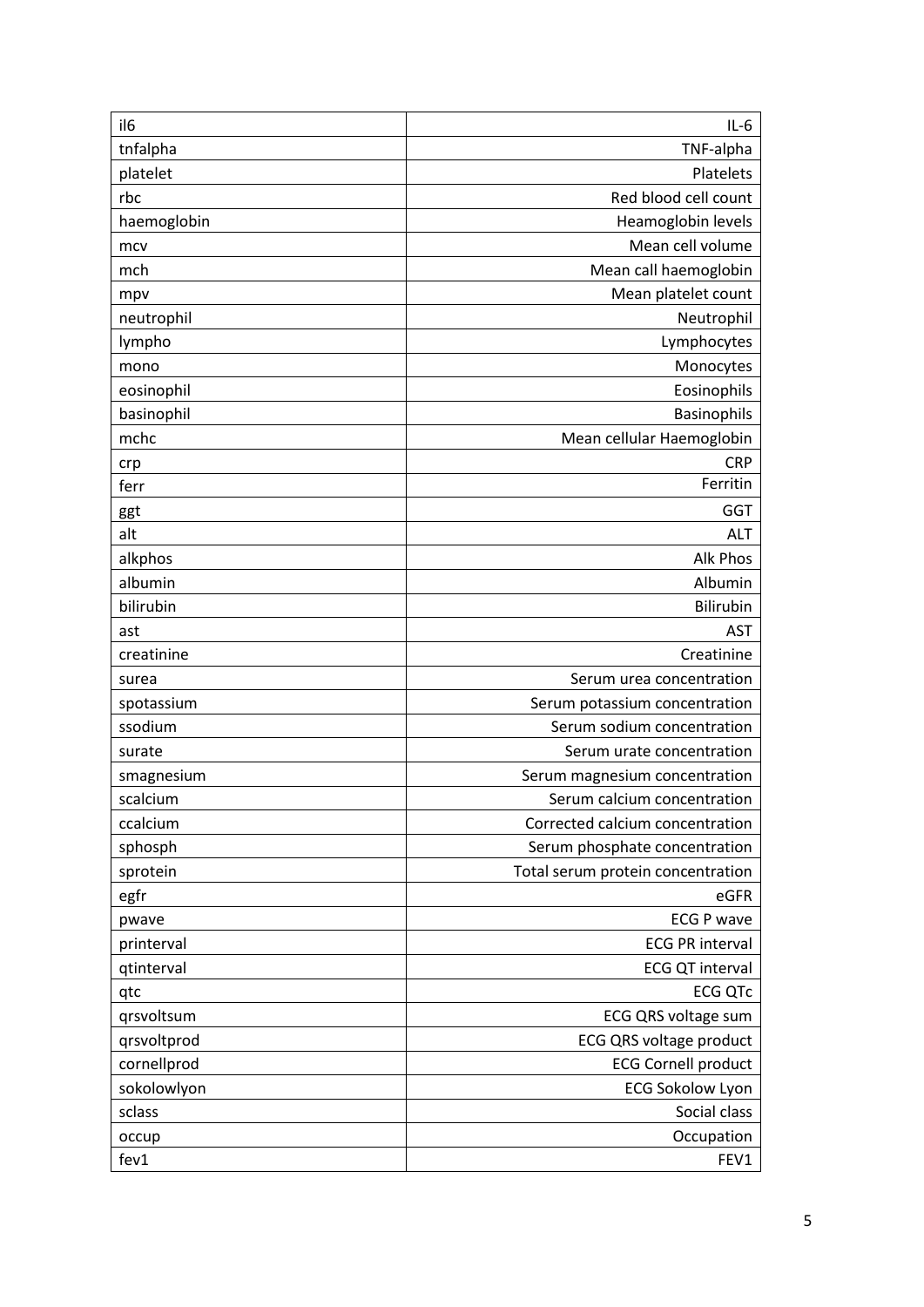| fvc                                                   | <b>FVC</b>                |
|-------------------------------------------------------|---------------------------|
| pefr                                                  | Peak Expiratory Flow Rate |
| probnp                                                | NT-proBNP                 |
| leptin                                                | Leptin                    |
| igf1                                                  | $IGF-1$                   |
| vitc                                                  | Vitamin C                 |
| vite                                                  | Vitamin E                 |
| betacarot                                             | Beta-carotene             |
| adiponectin                                           | Adiponectin               |
| i128                                                  | $IL-18$                   |
| mmp9                                                  | MMP-9                     |
| scd401                                                | sCD40L                    |
| cotinine                                              | Cotinine                  |
| C <sub>2</sub> Table, Dhanatusa descriptions in UCLED |                           |

S3 Table. Phenotype descriptions in UCLEB

|                       | eGFR-trait |           | CHD-trait  |          | unweighted gene<br>score-trait |          | internally-weighted<br>gene score-trait |          |
|-----------------------|------------|-----------|------------|----------|--------------------------------|----------|-----------------------------------------|----------|
|                       | unadjusted | adjusted  | unadjusted | adjusted | unadjusted                     | adjusted | unadjusted                              | adjusted |
| adiponectin           | 9.56E-01   | 9.57E-01  | 6.20E-01   | 6.89E-01 | 1.82E-02                       | 3.57E-01 | 1.31E-02                                | 2.56E-01 |
| $age*$                | 8.45E-58   | 6.93E-56  | 1.05E-14   | 2.41E-13 | 8.77E-01                       | 9.94E-01 | 8.12E-01                                | 9.77E-01 |
| albumin               | 1.65E-08   | 5.90E-08  | 4.22E-01   | 4.98E-01 | 2.99E-01                       | 9.05E-01 | 4.94E-01                                | 8.86E-01 |
| alcohol*              | 7.91E-05   | 1.85E-04  | 1.46E-02   | 2.80E-02 | 5.23E-01                       | 9.94E-01 | 2.36E-01                                | 8.51E-01 |
| alkphos               | 1.15E-02   | 2.20E-02  | 9.46E-02   | 1.45E-01 | 6.28E-01                       | 9.94E-01 | 6.06E-01                                | 9.25E-01 |
| alt                   | 1.78E-10   | 9.13E-10  | 7.31E-01   | 7.78E-01 | 5.73E-01                       | 9.94E-01 | 9.54E-01                                | 9.77E-01 |
| apoa1                 | <b>NA</b>  | <b>NA</b> | 9.13E-06   | 3.50E-05 | 2.23E-01                       | 9.05E-01 | 1.66E-01                                | 7.63E-01 |
| apob                  | <b>NA</b>  | <b>NA</b> | 2.49E-13   | 3.27E-12 | 8.79E-01                       | 9.94E-01 | 1.12E-01                                | 7.63E-01 |
| apoe                  | <b>NA</b>  | <b>NA</b> | 2.31E-06   | 1.01E-05 | 9.54E-02                       | 8.50E-01 | 2.72E-01                                | 8.62E-01 |
| aptt                  | 9.56E-01   | 9.57E-01  | 7.38E-02   | 1.17E-01 | 7.44E-01                       | 9.94E-01 | 3.87E-01                                | 8.86E-01 |
| ast                   | 2.71E-02   | 4.63E-02  | 6.62E-01   | 7.25E-01 | 6.49E-01                       | 9.94E-01 | 3.73E-01                                | 8.86E-01 |
| basinophil            | 6.03E-03   | 1.18E-02  | 1.31E-01   | 1.95E-01 | 8.72E-01                       | 9.94E-01 | 8.54E-01                                | 9.77E-01 |
| betacarot             | 7.04E-01   | 7.49E-01  | 2.28E-02   | 4.11E-02 | 9.99E-01                       | 9.99E-01 | 7.17E-01                                | 9.77E-01 |
| bilirubin             | 3.67E-01   | 4.55E-01  | 6.01E-02   | 9.88E-02 | 2.80E-01                       | 9.05E-01 | 2.90E-01                                | 8.62E-01 |
| bmi*                  | 1.26E-17   | 1.72E-16  | 7.28E-06   | 2.91E-05 | 8.77E-01                       | 9.94E-01 | 3.56E-01                                | 8.86E-01 |
| ccalcium              | 1.38E-08   | 5.13E-08  | 1.49E-01   | 2.17E-01 | 1.80E-01                       | 9.05E-01 | 1.81E-01                                | 7.63E-01 |
| cornellprod<br>$\ast$ | 1.10E-03   | 2.38E-03  | 4.31E-07   | 2.09E-06 | 7.66E-01                       | 9.94E-01 | 6.67E-01                                | 9.76E-01 |
| cotinine*             | 4.81E-03   | 9.62E-03  | 1.38E-04   | 3.63E-04 | 4.30E-01                       | 9.65E-01 | 1.09E-01                                | 7.63E-01 |
| creatinine(<br>$***$  |            |           |            |          | 1.23E-10                       | 6.02E-09 | 1.39E-17                                | 6.83E-16 |
| $crp*$                | 4.29E-09   | 1.85E-08  | 1.56E-05   | 5.51E-05 | 8.56E-01                       | 9.94E-01 | 1.58E-01                                | 7.63E-01 |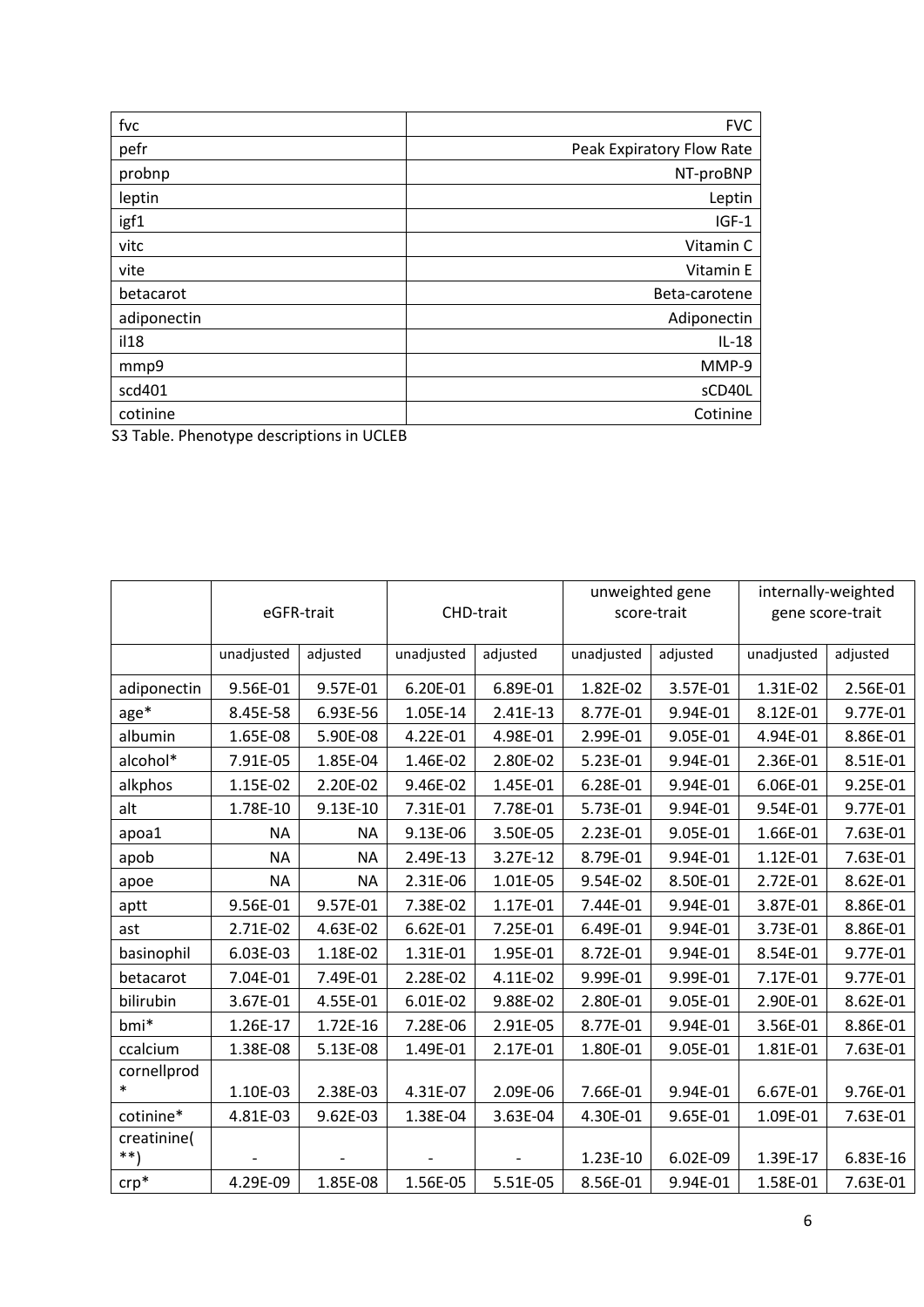| dbp         | 2.80E-01  | 3.58E-01  | 3.32E-03 | 7.11E-03 | 9.75E-01 | 9.97E-01 | 6.02E-01 | 9.25E-01 |
|-------------|-----------|-----------|----------|----------|----------|----------|----------|----------|
| ddimer*     | 6.19E-16  | 6.35E-15  | 3.08E-05 | 1.01E-04 | 6.58E-01 | 9.94E-01 | 4.10E-01 | 8.86E-01 |
| egfr(**)    |           |           |          |          | 2.01E-14 | 1.97E-12 | 3.37E-21 | 3.30E-19 |
| eosinophil* | 3.85E-12  | 3.16E-11  | 1.87E-03 | 4.42E-03 | 4.30E-01 | 9.65E-01 | 1.87E-01 | 7.63E-01 |
| esel        | <b>NA</b> | <b>NA</b> | 1.73E-01 | 2.45E-01 | 4.35E-01 | 9.65E-01 | 4.13E-01 | 8.86E-01 |
| fact7       | 1.94E-11  | 1.33E-10  | 2.08E-01 | 2.89E-01 | 8.79E-01 | 9.94E-01 | 9.35E-01 | 9.77E-01 |
| fact8*      | 1.61E-20  | 3.30E-19  | 1.77E-09 | 1.36E-08 | 1.54E-01 | 9.05E-01 | 8.73E-01 | 9.77E-01 |
| fact9*      | 1.24E-08  | 4.85E-08  | 3.94E-03 | 8.23E-03 | 3.47E-02 | 4.25E-01 | 1.17E-01 | 7.63E-01 |
| ferr        | <b>NA</b> | <b>NA</b> | 3.11E-01 | 3.93E-01 | 4.43E-01 | 9.65E-01 | 5.88E-01 | 9.25E-01 |
| $fev1*$     | 6.78E-05  | 1.64E-04  | 1.82E-11 | 1.67E-10 | 4.93E-01 | 9.94E-01 | 6.76E-02 | 7.63E-01 |
| fib*        | 4.99E-17  | 5.84E-16  | 2.24E-13 | 3.27E-12 | 2.36E-01 | 9.05E-01 | 4.39E-01 | 8.86E-01 |
| fvc*        | 1.63E-06  | 4.61E-06  | 1.97E-12 | 2.02E-11 | 2.69E-01 | 9.05E-01 | 1.94E-02 | 3.16E-01 |
| ggt         | 3.41E-02  | 5.60E-02  | 1.19E-01 | 1.79E-01 | 5.47E-01 | 9.94E-01 | 5.25E-01 | 8.86E-01 |
| glucose     | 4.39E-01  | 5.37E-01  | 1.65E-06 | 7.61E-06 | 3.29E-02 | 4.25E-01 | 5.40E-01 | 8.86E-01 |
| haemoglobi  |           |           |          |          |          |          |          |          |
| n           | 4.51E-19  | 7.40E-18  | 3.12E-01 | 3.93E-01 | 9.50E-01 | 9.97E-01 | 5.15E-01 | 8.86E-01 |
| hba1c       | 5.89E-01  | 6.70E-01  | 4.18E-08 | 2.41E-07 | 3.04E-01 | 9.05E-01 | 9.76E-01 | 9.86E-01 |
| hct         | 3.38E-36  | 1.39E-34  | 4.13E-01 | 4.98E-01 | 9.84E-01 | 9.97E-01 | 9.26E-01 | 9.77E-01 |
| hdl*        | 1.10E-10  | 6.02E-10  | 2.27E-39 | 2.09E-37 | 5.71E-01 | 9.94E-01 | 9.54E-01 | 9.77E-01 |
| ht          | 1.59E-02  | 2.77E-02  | 7.75E-01 | 7.92E-01 | 2.89E-03 | 7.09E-02 | 4.81E-03 | 1.18E-01 |
| icam        | <b>NA</b> | <b>NA</b> | 5.27E-01 | 6.06E-01 | 7.10E-01 | 9.94E-01 | 7.33E-01 | 9.77E-01 |
| igf1        | 6.73E-01  | 7.26E-01  | 6.02E-01 | 6.84E-01 | 2.90E-01 | 9.05E-01 | 8.65E-01 | 9.77E-01 |
| i128        | 7.76E-01  | 8.06E-01  | 6.21E-01 | 6.89E-01 | 7.80E-02 | 7.64E-01 | 9.11E-02 | 7.63E-01 |
| $il6*$      | 6.93E-06  | 1.89E-05  | 3.24E-05 | 1.03E-04 | 4.95E-01 | 9.94E-01 | 9.57E-01 | 9.77E-01 |
| insulin     | 5.85E-01  | 6.70E-01  | 6.09E-03 | 1.22E-02 | 1.69E-01 | 9.05E-01 | 4.50E-01 | 8.86E-01 |
| Idl         | 1.53E-02  | 2.74E-02  | 6.00E-02 | 9.88E-02 | 1.10E-01 | 9.02E-01 | 7.42E-01 | 9.77E-01 |
| leptin      | 1.03E-04  | 2.35E-04  | 8.57E-01 | 8.57E-01 | 9.51E-01 | 9.97E-01 | 9.11E-01 | 9.77E-01 |
| Ipa         | <b>NA</b> | <b>NA</b> | 4.07E-05 | 1.25E-04 | 3.20E-02 | 4.25E-01 | 1.56E-01 | 7.63E-01 |
| lympho      | 3.43E-01  | 4.33E-01  | 7.29E-01 | 7.78E-01 | 3.11E-01 | 9.05E-01 | 3.55E-01 | 8.86E-01 |
| mch         | 1.47E-02  | 2.68E-02  | 3.98E-02 | 7.04E-02 | 8.56E-01 | 9.94E-01 | 1.54E-01 | 7.63E-01 |
| mchc        | 1.19E-02  | 2.22E-02  | 7.36E-01 | 7.78E-01 | 8.34E-01 | 9.94E-01 | 7.65E-01 | 9.77E-01 |
| mcv         | 6.29E-01  | 7.06E-01  | 4.40E-01 | 5.12E-01 | 6.94E-01 | 9.94E-01 | 1.42E-01 | 7.63E-01 |
| mmp9        | 2.46E-01  | 3.31E-01  | 1.26E-03 | 3.06E-03 | 3.05E-01 | 9.05E-01 | 1.64E-01 | 7.63E-01 |
| mono        | 7.75E-02  | 1.16E-01  | 2.77E-08 | 1.70E-07 | 3.53E-01 | 9.50E-01 | 2.59E-01 | 8.62E-01 |
| mpv         | 1.12E-01  | 1.61E-01  | 2.97E-03 | 6.67E-03 | 5.84E-01 | 9.94E-01 | 5.27E-01 | 8.86E-01 |
| neutrophil* | 2.50E-05  | 6.42E-05  | 1.43E-14 | 2.63E-13 | 9.01E-01 | 9.97E-01 | 8.93E-01 | 9.77E-01 |
| occup       | 2.61E-07  | 7.92E-07  | 7.61E-02 | 1.19E-01 | 3.59E-01 | 9.50E-01 | 8.30E-01 | 9.77E-01 |
| pbfat*      | 5.41E-05  | 1.34E-04  | 4.52E-05 | 1.34E-04 | 8.77E-01 | 9.94E-01 | 7.13E-01 | 9.77E-01 |
| pefr*       | 1.32E-04  | 2.92E-04  | 1.54E-05 | 5.51E-05 | 8.80E-01 | 9.94E-01 | 2.19E-01 | 8.27E-01 |
| platelet    | 1.51E-05  | 3.99E-05  | 1.72E-01 | 2.45E-01 | 1.76E-01 | 9.05E-01 | 8.40E-01 | 9.77E-01 |
| printerval  | 2.88E-03  | 5.90E-03  | 5.34E-02 | 9.09E-02 | 8.36E-01 | 9.94E-01 | 9.33E-01 | 9.77E-01 |
| probnp*     | 2.99E-08  | 1.02E-07  | 2.44E-09 | 1.73E-08 | 5.48E-01 | 9.94E-01 | 9.93E-01 | 9.93E-01 |
| prothrombi  |           |           |          |          |          |          |          |          |
| n           | <b>NA</b> | <b>NA</b> | 7.69E-01 | 7.92E-01 | 9.62E-01 | 9.97E-01 | 7.82E-01 | 9.77E-01 |
| pwave       | 9.57E-01  | 9.57E-01  | 4.20E-01 | 4.98E-01 | 6.58E-01 | 9.94E-01 | 6.14E-01 | 9.25E-01 |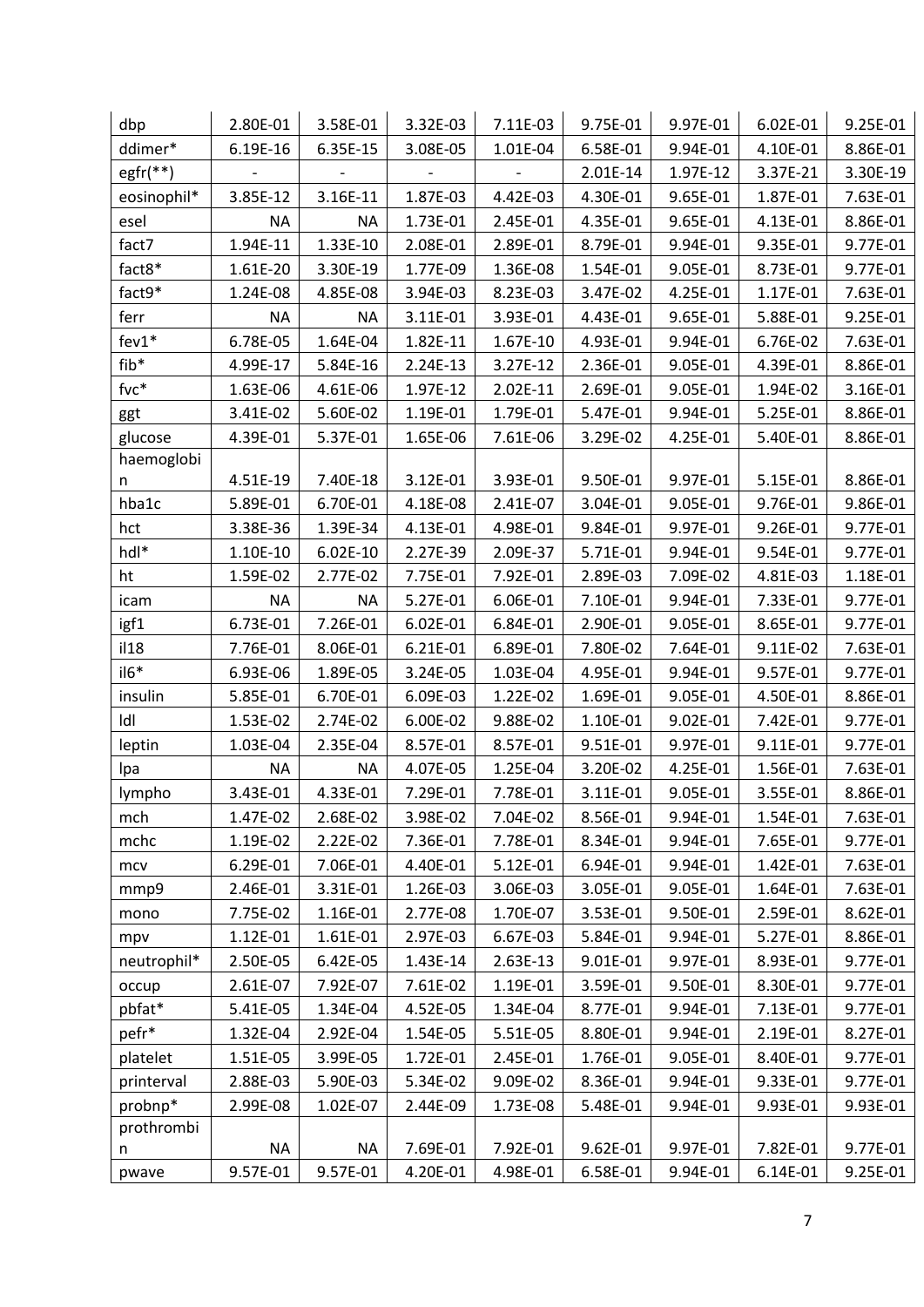| qrsvoltprod  | 7.72E-01  | 8.06E-01  | 2.87E-04 | 7.33E-04 | 7.51E-01 | 9.94E-01 | 8.87E-01 | 9.77E-01 |
|--------------|-----------|-----------|----------|----------|----------|----------|----------|----------|
| grsvoltsum   | 2.73E-01  | 3.58E-01  | 1.50E-02 | 2.81E-02 | 9.66E-01 | 9.97E-01 | 8.95E-01 | 9.77E-01 |
| qtc*         | 4.89E-13  | 4.46E-12  | 4.35E-09 | 2.86E-08 | 2.44E-01 | 9.05E-01 | 1.58E-01 | 7.63E-01 |
| qtinterval*  | 5.46E-08  | 1.79E-07  | 8.32E-05 | 2.25E-04 | 3.23E-01 | 9.05E-01 | 5.30E-01 | 8.86E-01 |
| rbc          | 2.53E-11  | 1.60E-10  | 3.07E-01 | 3.93E-01 | 7.94E-01 | 9.94E-01 | 8.74E-01 | 9.77E-01 |
| sbp          | 2.77E-01  | 3.58E-01  | 6.81E-06 | 2.85E-05 | 9.06E-01 | 9.97E-01 | 5.05E-01 | 8.86E-01 |
| scalcium     | 2.34E-01  | 3.20E-01  | 3.86E-01 | 4.80E-01 | 9.54E-01 | 9.97E-01 | 8.29E-01 | 9.77E-01 |
| scd40l       | 6.52E-01  | 7.23E-01  | 3.09E-03 | 6.78E-03 | 3.19E-01 | 9.05E-01 | 4.51E-01 | 8.86E-01 |
| sclass       | 6.66E-02  | 1.05E-01  | 5.09E-03 | 1.04E-02 | 4.36E-01 | 9.65E-01 | 2.01E-01 | 7.87E-01 |
| sex*         | 9.24E-09  | 3.79E-08  | 1.04E-19 | 3.18E-18 | 8.82E-01 | 9.94E-01 | 4.73E-01 | 8.86E-01 |
| smagnesiu    |           |           |          |          |          |          |          |          |
| m            | 6.99E-02  | 1.06E-01  | 2.32E-01 | 3.19E-01 | 7.56E-01 | 9.94E-01 | 7.53E-01 | 9.77E-01 |
| smoke        | 1.41E-01  | 1.96E-01  | 5.08E-08 | 2.75E-07 | 6.94E-01 | 9.94E-01 | 7.84E-01 | 9.77E-01 |
| sokolowlyo   |           |           |          |          |          |          |          |          |
| n            | 9.53E-02  | 1.40E-01  | 7.38E-05 | 2.06E-04 | 2.47E-01 | 9.05E-01 | 5.26E-01 | 8.86E-01 |
| sphosph      | 4.46E-01  | 5.38E-01  | 2.59E-01 | 3.45E-01 | 4.34E-01 | 9.65E-01 | 2.43E-01 | 8.51E-01 |
| spotassium   | 5.16E-02  | 8.30E-02  | 2.46E-01 | 3.32E-01 | 1.88E-01 | 9.05E-01 | 3.84E-01 | 8.86E-01 |
| sprotein*    | 1.47E-07  | 4.63E-07  | 6.71E-03 | 1.31E-02 | 2.33E-01 | 9.05E-01 | 2.79E-01 | 8.62E-01 |
| ssodium      | 6.70E-01  | 7.26E-01  | 7.47E-01 | 7.81E-01 | 7.39E-01 | 9.94E-01 | 6.67E-01 | 9.76E-01 |
| surate(**)   |           |           |          |          | 9.87E-01 | 9.97E-01 | 1.71E-01 | 7.63E-01 |
| surea $(**)$ |           |           |          |          | 3.00E-04 | 9.79E-03 | 9.55E-07 | 3.12E-05 |
| tc           | 3.19E-02  | 5.35E-02  | 4.20E-01 | 4.98E-01 | 7.96E-01 | 9.94E-01 | 3.54E-01 | 8.86E-01 |
| tg*          | 1.95E-03  | 4.10E-03  | 3.83E-11 | 3.20E-10 | 5.01E-02 | 5.45E-01 | 4.34E-02 | 6.08E-01 |
| tnfalpha     | 1.69E-09  | 7.70E-09  | 6.33E-02 | 1.02E-01 | 7.55E-01 | 9.94E-01 | 4.85E-01 | 8.86E-01 |
| tpa*         | 1.54E-11  | 1.15E-10  | 2.35E-05 | 8.01E-05 | 7.60E-01 | 9.94E-01 | 5.43E-01 | 8.86E-01 |
| uric         | <b>NA</b> | <b>NA</b> | 2.43E-03 | 5.60E-03 | 8.07E-01 | 9.94E-01 | 7.88E-01 | 9.77E-01 |
| vcam         | <b>NA</b> | <b>NA</b> | 8.12E-01 | 8.21E-01 | 3.15E-01 | 9.05E-01 | 1.67E-01 | 7.63E-01 |
| viscosity    | 6.97E-02  | 1.06E-01  | 5.45E-04 | 1.36E-03 | 6.28E-01 | 9.94E-01 | 5.64E-01 | 9.07E-01 |
| vitc         | 5.33E-07  | 1.56E-06  | 4.47E-02 | 7.75E-02 | 5.21E-01 | 9.94E-01 | 5.09E-01 | 8.86E-01 |
| vite         | 5.67E-01  | 6.65E-01  | 2.99E-01 | 3.93E-01 | 2.21E-01 | 9.05E-01 | 1.59E-01 | 7.63E-01 |
| vwf*         | 8.22E-25  | 2.25E-23  | 9.24E-08 | 4.72E-07 | 4.41E-01 | 9.65E-01 | 8.89E-01 | 9.77E-01 |
| <b>WCC</b>   | 5.37E-01  | 6.38E-01  | 1.90E-02 | 3.49E-02 | 1.99E-01 | 9.05E-01 | 3.29E-01 | 8.86E-01 |
| wcir*        | 3.49E-10  | 1.69E-09  | 7.11E-13 | 8.17E-12 | 5.75E-01 | 9.94E-01 | 7.29E-01 | 9.77E-01 |
| whr          | 1.19E-01  | 1.68E-01  | 2.76E-22 | 1.27E-20 | 4.84E-01 | 9.94E-01 | 3.91E-01 | 8.86E-01 |
| $wt*$        | 6.34E-11  | 3.71E-10  | 5.23E-05 | 1.50E-04 | 1.20E-01 | 9.03E-01 | 4.12E-01 | 8.86E-01 |

S4 Table. Unadjusted and Benjamini-Hochberg adjusted P-values for association of each trait with eGFR, CHD, unweighted gene score, and UCLEB internally weighted gene score. Twenty one traits (\*) are potential confounding factors. NAs shown in eGFR-trait column are due to missing trait measurement on the samples with available eGFR. Kidney related phenotypes (\*\*) are not considered as potential confounders, so eGFR-trait and CHD-trait associations are not calculated for those phenotypes.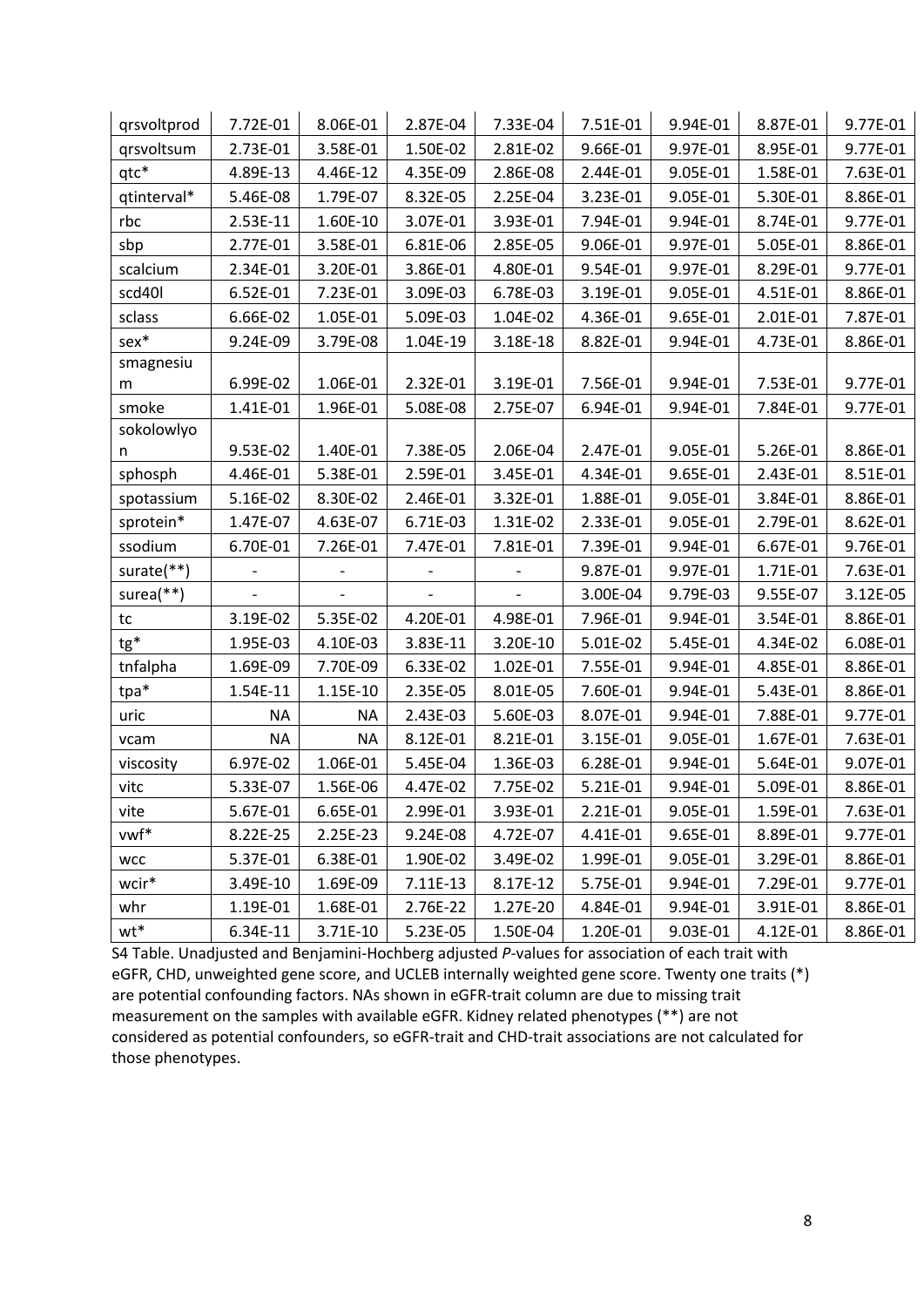|             |                                          |          | weighted score-trait |               |          |              |  |
|-------------|------------------------------------------|----------|----------------------|---------------|----------|--------------|--|
|             | unweighted gene score-trait associations |          |                      | associations  |          |              |  |
|             |                                          |          | $p-$                 |               |          | $p-$         |  |
|             | beta                                     | se       | value                | beta          | se       | value        |  |
|             |                                          |          | 1.82E-               |               |          | 1.31E-       |  |
| adiponectin | $-4.62E-01$                              | 1.96E-01 | 02                   | $-7.13E-01$   | 2.87E-01 | 02           |  |
|             |                                          |          | 8.77E-               |               |          | 8.12E-       |  |
| age         | $-2.99E-03$                              | 1.93E-02 | 01                   | $-7.08E-03$   | 2.97E-02 | 01           |  |
|             |                                          |          | 2.99E-               |               |          | 4.94E-       |  |
| albumin     | $-1.51E-02$                              | 1.45E-02 | 01                   | $-1.53E-02$   | 2.24E-02 | 01           |  |
|             |                                          |          | $5.23E -$            |               |          | 2.36E-       |  |
| alcohol     | $-7.38E-03$                              | 1.16E-02 | 01                   | $-2.09E-02$   | 1.76E-02 | 01           |  |
|             |                                          |          | $6.28E -$            |               |          | 6.06E-       |  |
| alkphos     | 1.71E-01                                 | 3.53E-01 | 01<br>5.73E-         | 2.67E-01      | 5.17E-01 | 01<br>9.54E- |  |
|             |                                          | 6.07E-02 | 01                   |               | 9.27E-02 | 01           |  |
| alt         | $-3.42E-02$                              |          | $2.23E -$            | $-5.40E-03$   |          | 1.66E-       |  |
|             | $-3.09E-03$                              | 2.54E-03 | 01                   | $-5.10E-03$   | 3.69E-03 | 01           |  |
| apoa1       |                                          |          | 8.79E-               |               |          | $1.12E -$    |  |
| apob        | $-3.28E - 04$                            | 2.14E-03 | 01                   | 4.95E-03      | 3.12E-03 | 01           |  |
|             |                                          |          | 9.54E-               |               |          | $2.72E -$    |  |
| apoe        | 2.16E-04                                 | 1.30E-04 | 02                   | 2.10E-04      | 1.91E-04 | 01           |  |
|             |                                          |          | $7.44E -$            |               |          | 3.87E-       |  |
| aptt        | 1.47E-02                                 | 4.51E-02 | 01                   | 5.83E-02      | 6.73E-02 | 01           |  |
|             |                                          |          | 6.49E-               |               |          | 3.73E-       |  |
| ast         | $-2.87E-02$                              | 6.31E-02 | 01                   | $-8.57E-02$   | 9.62E-02 | 01           |  |
|             |                                          |          | 8.72E-               |               |          | 8.54E-       |  |
| basinophil  | $-8.95E-05$                              | 5.57E-04 | 01                   | $-1.52E-04$   | 8.26E-04 | 01           |  |
|             |                                          |          | 9.99E-               |               |          | 7.17E-       |  |
| betacarot   | 1.81E-05                                 | 2.32E-02 | 01                   | $-1.25E-02$   | 3.45E-02 | 01           |  |
|             |                                          |          | 2.80E-               |               |          | 2.90E-       |  |
| bilirubin   | $-4.52E-02$                              | 4.18E-02 | 01                   | $-6.41E-02$   | 6.06E-02 | 01           |  |
|             |                                          |          | 8.77E-               |               |          | 3.56E-       |  |
| bmi         | 2.46E-03                                 | 1.59E-02 | 01                   | 2.23E-02      | 2.42E-02 | 01           |  |
|             |                                          |          | 1.80E-               |               |          | 1.81E-       |  |
| ccalcium    | 1.19E-03                                 | 8.92E-04 | 01                   | 1.78E-03      | 1.33E-03 | 01           |  |
|             |                                          |          | 7.66E-               |               |          | 6.67E-       |  |
| cornellprod | 1.28E-01                                 | 4.28E-01 | 01                   | $-2.76E-01$   | 6.41E-01 | 01           |  |
|             |                                          |          | 4.30E-               |               |          | 1.09E-       |  |
| cotinine    | 6.71E-01                                 | 8.51E-01 | 01                   | 2.03E+00      | 1.27E+00 | 01           |  |
|             |                                          |          | $1.23E -$            |               |          | 1.39E-       |  |
| creatinine  | $-5.52E-01$                              | 8.57E-02 | 10                   | $-1.08E + 00$ | 1.27E-01 | 17           |  |
|             |                                          |          | 8.56E-               |               |          | 1.58E-       |  |
| crp         | $-5.05E-03$                              | 2.78E-02 | 01                   | $-5.87E-02$   | 4.16E-02 | 01           |  |
|             |                                          |          | 9.75E-               |               |          | $6.02E -$    |  |
| dbp         | 1.28E-03                                 | 4.12E-02 | 01                   | $-3.23E-02$   | 6.19E-02 | 01           |  |
|             |                                          |          | 6.58E-               |               |          | 4.10E-       |  |
| ddimer      | $-5.24E-01$                              | 1.18E+00 | 01                   | $-1.49E + 00$ | 1.80E+00 | 01           |  |
|             |                                          |          | $2.01E -$            |               |          | 3.37E-       |  |
| egfr        | 4.97E-01                                 | 6.50E-02 | 14                   | 9.54E-01      | 1.01E-01 | 21           |  |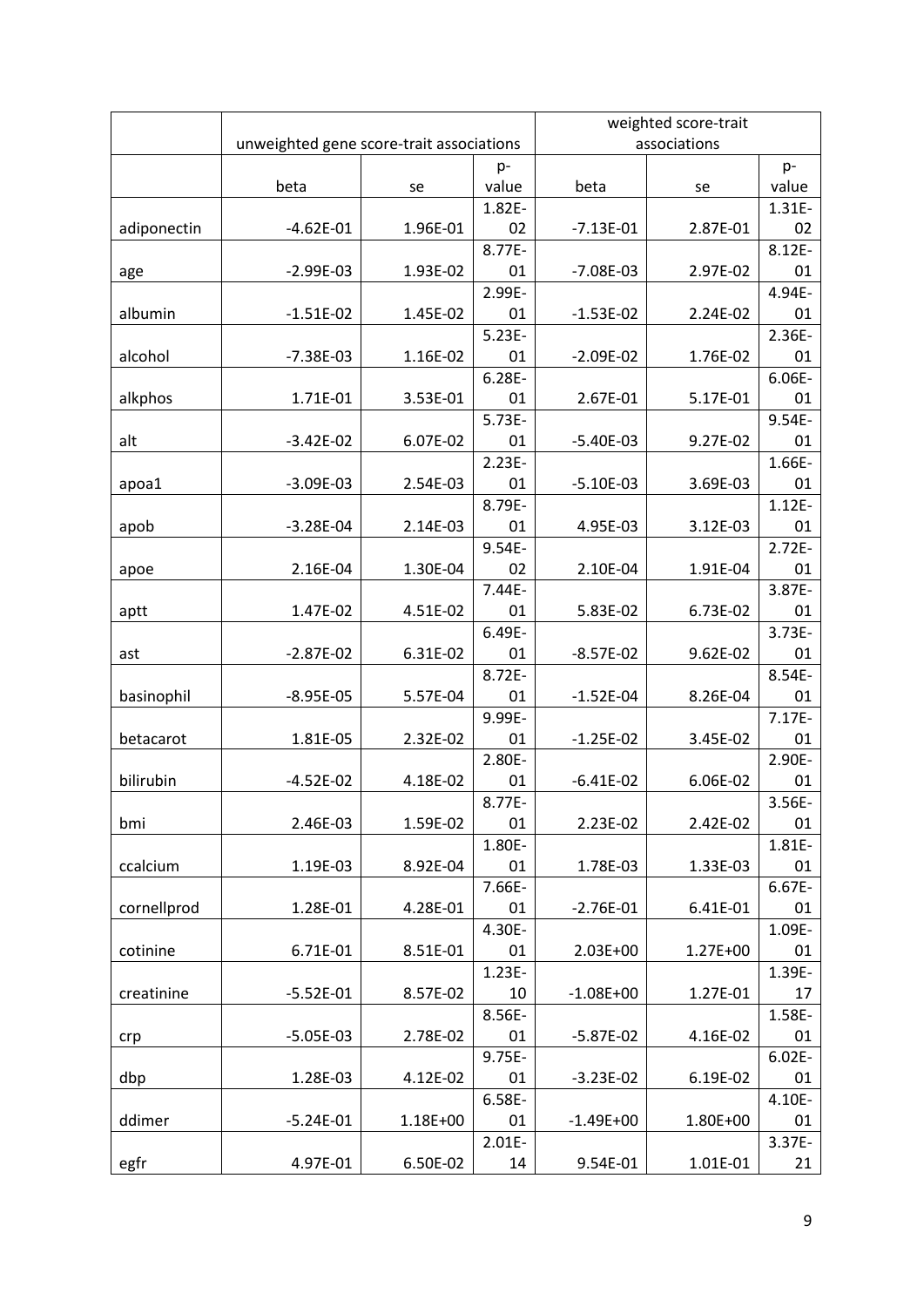|             |               |          | 4.30E-    |               |          | 1.87E-    |
|-------------|---------------|----------|-----------|---------------|----------|-----------|
| eosinophil  | 9.49E-04      | 1.20E-03 | 01        | $-2.35E-03$   | 1.78E-03 | 01        |
|             |               |          | 4.35E-    |               |          | 4.13E-    |
| esel        | $-2.41E-01$   | 3.08E-01 | 01        | $-3.72E-01$   | 4.54E-01 | 01        |
|             |               |          | 8.79E-    |               |          | 9.35E-    |
| fact7       | 2.22E-02      | 1.46E-01 | 01        | $-1.81E-02$   | 2.21E-01 | 01        |
|             |               |          | 1.54E-    |               |          | 8.73E-    |
| fact8       | 3.18E-01      | 2.23E-01 | 01        | 5.52E-02      | 3.47E-01 | 01        |
|             |               |          | 3.47E-    |               |          | $1.17E -$ |
| fact9       | 5.43E-01      | 2.57E-01 | 02        | 6.01E-01      | 3.84E-01 | 01        |
|             |               |          | 4.43E-    |               |          | 5.88E-    |
| ferr        | 5.12E-01      | 6.68E-01 | 01        | 5.61E-01      | 1.04E+00 | 01        |
|             |               |          | 4.93E-    |               |          | 6.76E-    |
| fev1        | $-2.13E-03$   | 3.11E-03 | 01        | $-8.77E-03$   | 4.80E-03 | 02        |
|             |               |          | 2.36E-    |               |          | 4.39E-    |
| fib         | 3.30E-03      | 2.78E-03 | 01        | 3.21E-03      | 4.16E-03 | 01        |
|             |               |          | 2.69E-    |               |          | 1.94E-    |
| fvc         | $-4.51E-03$   | 4.08E-03 | 01        | $-1.48E-02$   | 6.33E-03 | 02        |
|             |               |          | 5.47E-    |               |          | $5.25E -$ |
| ggt         | 1.65E-01      | 2.75E-01 | 01        | 2.59E-01      | 4.08E-01 | 01        |
|             |               |          | 3.29E-    |               |          | 5.40E-    |
| glucose     | $-1.07E-02$   | 5.04E-03 | 02        | $-4.66E-03$   | 7.60E-03 | 01        |
|             |               |          | 9.50E-    |               |          | $5.15E -$ |
| haemoglobin | $-9.00E - 04$ | 1.42E-02 | 01        | $-1.20E-02$   | 1.84E-02 | 01        |
|             |               |          | 3.04E-    |               |          | 9.76E-    |
| hba1c       | $-5.47E-03$   | 5.32E-03 | 01        | 2.33E-04      | 7.87E-03 | 01        |
|             |               |          | 9.84E-    |               |          | 9.26E-    |
| hct         | $-1.78E-04$   | 8.66E-03 | 01        | $-1.27E-03$   | 1.36E-02 | 01        |
|             |               |          | $5.71E -$ |               |          | 9.54E-    |
| hdl         | $-7.76E-04$   | 1.37E-03 | 01        | $-1.21E-04$   | 2.08E-03 | 01        |
|             |               |          | 2.89E-    |               |          | 4.81E-    |
| ht          | $-8.91E-04$   | 2.99E-04 | 03        | $-1.28E-03$   | 4.54E-04 | 03        |
|             |               |          | $7.10E -$ |               |          | $7.33E -$ |
| icam        | $-4.67E-01$   | 1.26E+00 | 01        | $-6.31E-01$   | 1.85E+00 | 01        |
|             |               |          | 2.90E-    |               |          | 8.65E-    |
| igf1        | $-9.72E-01$   | 9.18E-01 | 01        | $-2.29E-01$   | 1.35E+00 | 01        |
|             |               |          | 7.80E-    |               |          | $9.11E -$ |
| i128        | 1.49E+01      | 8.43E+00 | 02        | 2.10E+01      | 1.24E+01 | 02        |
|             |               |          | 4.95E-    |               |          | 9.57E-    |
| il6         | 9.51E-03      | 1.39E-02 | 01        | 1.12E-03      | 2.09E-02 | 01        |
|             |               |          | 1.69E-    |               |          | 4.50E-    |
| insulin     | $-2.34E-01$   | 1.70E-01 | 01        | $-1.17E-01$   | 1.55E-01 | 01        |
|             |               |          | 1.10E-    |               |          | 7.42E-    |
| Idl         | $-5.97E-03$   | 3.74E-03 | 01        | $-1.88E-03$   | 5.70E-03 | 01        |
|             |               |          | $9.51E -$ |               |          | $9.11E -$ |
| leptin      | 2.93E-02      | 4.79E-01 | 01        | $-7.88E - 02$ | 7.03E-01 | 01        |
|             |               |          | 3.20E-    |               |          | 1.56E-    |
| Ipa         | 4.31E-01      | 2.01E-01 | 02        | 4.15E-01      | 2.93E-01 | 01        |
|             |               |          | $3.11E -$ |               |          | $3.55E -$ |
| lympho      | 3.93E-02      | 3.88E-02 | 01        | 5.32E-02      | 5.75E-02 | 01        |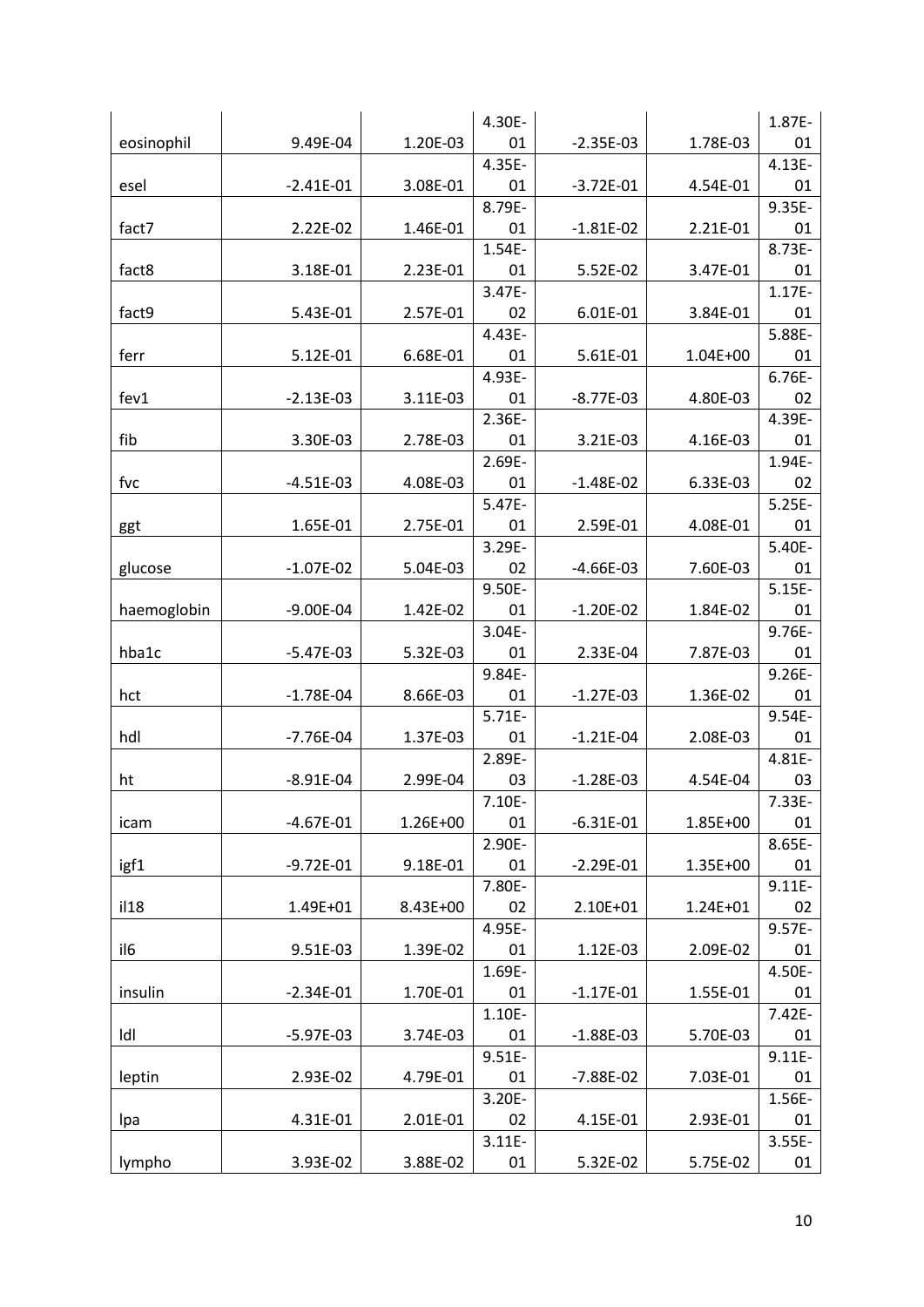|             |               |          | 8.56E-    |               |            | 1.54E-    |
|-------------|---------------|----------|-----------|---------------|------------|-----------|
| mch         | $-1.84E-03$   | 1.01E-02 | 01        | $-2.25E-02$   | 1.58E-02   | 01        |
|             |               |          | 8.34E-    |               |            | 7.65E-    |
| mchc        | 2.32E-03      | 1.11E-02 | 01        | $-4.18E-03$   | 1.40E-02   | 01        |
|             |               |          | 6.94E-    |               |            | 1.42E-    |
| mcv         | $-1.02E-02$   | 2.59E-02 | 01        | $-5.86E-02$   | 3.99E-02   | 01        |
|             |               |          | 3.05E-    |               |            | 1.64E-    |
| mmp9        | 3.88E+00      | 3.78E+00 | 01        | 7.81E+00      | $5.61E+00$ | 01        |
|             |               |          | 3.53E-    |               |            | 2.59E-    |
| mono        | 1.12E-03      | 1.20E-03 | 01        | 2.02E-03      | 1.79E-03   | 01        |
|             |               |          | 5.84E-    |               |            | $5.27E -$ |
| mpv         | 5.53E-03      | 1.01E-02 | 01        | 9.81E-03      | 1.55E-02   | 01        |
|             |               |          | 9.01E-    |               |            | 8.93E-    |
| neutrophil  | $-1.46E-03$   | 1.17E-02 | 01        | $-2.34E-03$   | 1.73E-02   | 01        |
|             |               |          | 3.59E-    |               |            | 8.30E-    |
| occup       | 3.13E-03      | 3.41E-03 | 01        | 1.13E-03      | 5.29E-03   | 01        |
|             |               |          | 8.77E-    |               |            | $7.13E -$ |
| pbfat       | 1.51E-02      | 9.71E-02 | 01        | 5.23E-02      | 1.42E-01   | 01        |
|             |               |          | 8.80E-    |               |            | 2.19E-    |
| pefr        | 8.49E-02      | 5.63E-01 | 01        | $-1.07E + 00$ | 8.68E-01   | 01        |
|             |               |          | 1.76E-    |               |            | 8.40E-    |
| platelet    | 4.88E-01      | 3.61E-01 | 01        | 1.12E-01      | 5.58E-01   | 01        |
|             |               |          | 8.36E-    |               |            | 9.33E-    |
| printerval  | $-2.65E-02$   | 1.28E-01 | 01        | 1.58E-02      | 1.90E-01   | 01        |
|             |               |          | 5.48E-    |               |            | 9.93E-    |
| probnp      | 3.64E+00      | 6.05E+00 | 01        | $-7.65E-02$   | 8.99E+00   | 01        |
|             |               |          | $9.62E -$ |               |            | 7.82E-    |
| prothrombin | $-4.77E-08$   | 1.01E-06 | 01        | $-4.15E-07$   | 1.50E-06   | 01        |
|             |               |          | 6.58E-    |               |            | $6.14E -$ |
| pwave       | $-6.90E-02$   | 1.56E-01 | 01        | $-9.88E - 02$ | 1.96E-01   | 01        |
|             |               |          | 7.51E-    |               |            | 8.87E-    |
| qrsvoltprod | $-9.82E - 01$ | 3.10E+00 | 01        | $-6.65E-01$   | 4.67E+00   | 01        |
|             |               |          | 9.66E-    |               |            | 8.95E-    |
| qrsvoltsum  | $-9.13E-01$   | 2.13E+01 | 01        | 4.26E+00      | 3.22E+01   | 01        |
|             |               |          | $2.44E -$ |               |            | 1.58E-    |
| qtc         | $-1.54E-01$   | 1.32E-01 | 01        | $-2.79E-01$   | 1.97E-01   | 01        |
|             |               |          | 3.23E-    |               |            | 5.30E-    |
| qtinterval  | $-1.78E-01$   | 1.80E-01 | 01        | $-1.70E-01$   | 2.70E-01   | 01        |
|             |               |          | 7.94E-    |               |            | 8.74E-    |
| rbc         | $-5.47E-04$   | 2.09E-03 | 01        | 5.14E-04      | 3.24E-03   | 01        |
|             |               |          | 9.06E-    |               |            | $5.05E -$ |
| sbp         | 8.36E-03      | 7.06E-02 | 01        | 7.12E-02      | 1.07E-01   | 01        |
|             |               |          | 9.54E-    |               |            | 8.29E-    |
| scalcium    | $-4.31E-04$   | 7.41E-03 | 01        | $-8.43E - 04$ | 3.91E-03   | 01        |
|             |               |          | 3.19E-    |               |            | $4.51E -$ |
| scd40l      | 3.86E-02      | 3.87E-02 | 01        | 4.33E-02      | 5.75E-02   | 01        |
|             |               |          | 4.36E-    |               |            | $2.01E -$ |
| sclass      | $-4.40E-03$   | 5.65E-03 | 01        | $-1.11E-02$   | 8.70E-03   | 01        |
|             |               |          | 8.82E-    |               |            | 4.73E-    |
| sex         | 1.33E-03      | 9.00E-03 | 01        | 9.70E-03      | 1.35E-02   | 01        |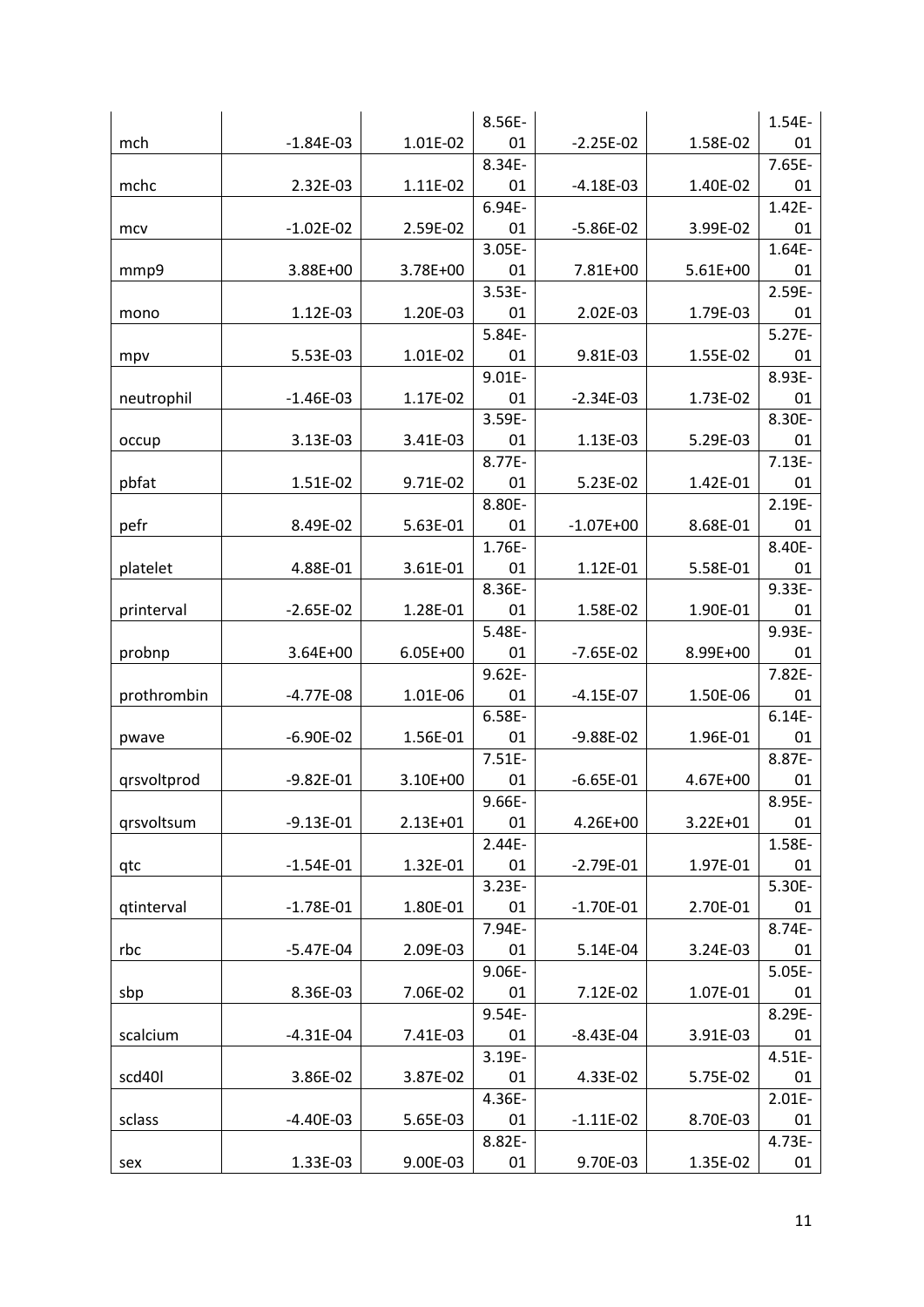|             |               |          | 7.56E-       |               |            | 7.53E-       |
|-------------|---------------|----------|--------------|---------------|------------|--------------|
| smagnesium  | $-1.63E-03$   | 5.23E-03 | 01           | $-8.55E-04$   | 2.72E-03   | 01           |
|             |               |          | 6.94E-       |               |            | 7.84E-       |
| smoke       | 2.94E-03      | 7.49E-03 | 01           | $-3.11E-03$   | 1.13E-02   | 01           |
|             |               |          | 2.47E-       |               |            | $5.26E -$    |
| sokolowlyon | $-4.03E+00$   | 3.48E+00 | 01           | $-3.30E + 00$ | $5.21E+00$ | 01           |
|             |               |          | 4.34E-       |               |            | 2.43E-       |
| sphosph     | 1.18E-03      | 1.50E-03 | 01           | 2.62E-03      | 2.24E-03   | 01           |
|             |               |          | 1.88E-       |               |            | 3.84E-       |
| spotassium  | $-2.87E-02$   | 2.18E-02 | 01           | $-1.12E-02$   | 1.29E-02   | 01           |
|             |               |          | 2.33E-       |               |            | 2.79E-       |
| sprotein    | 3.55E-02      | 2.98E-02 | 01           | 5.00E-02      | 4.61E-02   | 01           |
|             |               |          | 7.39E-       |               |            | 6.67E-       |
| ssodium     | 6.21E-02      | 1.87E-01 | 01           | 5.04E-02      | 1.17E-01   | 01           |
|             |               |          | 9.87E-       |               |            | 1.71E-       |
| surate      | 9.11E-06      | 5.48E-04 | 01           | $-1.16E-03$   | 8.50E-04   | 01           |
|             |               |          | 3.00E-       |               |            | 9.55E-       |
| surea       | $-3.39E-02$   | 9.37E-03 | 04           | $-7.16E-02$   | 1.46E-02   | 07           |
|             | $-1.00E-03$   | 3.89E-03 | 7.96E-<br>01 | 5.48E-03      | 5.92E-03   | 3.54E-       |
| tc          |               |          | $5.01E -$    |               |            | 01<br>4.34E- |
|             | 8.58E-03      | 4.38E-03 | 02           | 1.33E-02      | 6.58E-03   | 02           |
| tg          |               |          | 7.55E-       |               |            | 4.85E-       |
| tnfalpha    | $-4.97E-03$   | 1.60E-02 | 01           | $-1.64E-02$   | 2.34E-02   | 01           |
|             |               |          | 7.60E-       |               |            | $5.43E -$    |
| tpa         | $-8.32E-03$   | 2.73E-02 | 01           | 2.56E-02      | 4.21E-02   | 01           |
|             |               |          | 8.07E-       |               |            | 7.88E-       |
| uric        | 4.44E-03      | 1.82E-02 | 01           | 7.24E-03      | 2.70E-02   | 01           |
|             |               |          | $3.15E -$    |               |            | 1.67E-       |
| vcam        | $-1.82E + 00$ | 1.81E+00 | 01           | $-3.68E + 00$ | 2.67E+00   | 01           |
|             |               |          | $6.28E -$    |               |            | 5.64E-       |
| viscosity   | $-1.32E-03$   | 2.73E-03 | 01           | $-8.35E-04$   | 1.45E-03   | 01           |
|             |               |          | $5.21E -$    |               |            | 5.09E-       |
| vitc        | 1.74E-01      | 2.72E-01 | 01           | 2.68E-01      | 4.05E-01   | 01           |
|             |               |          | $2.21E -$    |               |            | 1.59E-       |
| vite        | 1.74E-01      | 1.42E-01 | 01           | 2.98E-01      | 2.12E-01   | 01           |
|             |               |          | 4.41E-       |               |            | 8.89E-       |
| vwf         | 1.65E-01      | 2.14E-01 | 01           | $-4.49E-02$   | 3.22E-01   | 01           |
|             |               |          | 1.99E-       |               |            | 3.29E-       |
| <b>WCC</b>  | 2.74E-02      | 2.14E-02 | 01           | 3.27E-02      | 3.35E-02   | 01           |
|             |               |          | 5.75E-       |               |            | 7.29E-       |
| wcir        | $-2.44E-02$   | 4.36E-02 | 01           | 2.29E-02      | 6.62E-02   | 01           |
|             |               |          | 4.84E-       |               |            | 3.91E-       |
| whr         | 2.02E-04      | 2.88E-04 | 01           | 3.74E-04      | 4.37E-04   | 01           |
|             |               |          | 1.20E-       |               |            | $4.12E -$    |
| wt          | $-7.74E-02$   | 4.97E-02 | 01           | $-6.18E-02$   | 7.53E-02   | 01           |

S5 Table. Summary statistics from regression analyses of unweighted and weighted gene scores on phenotypes.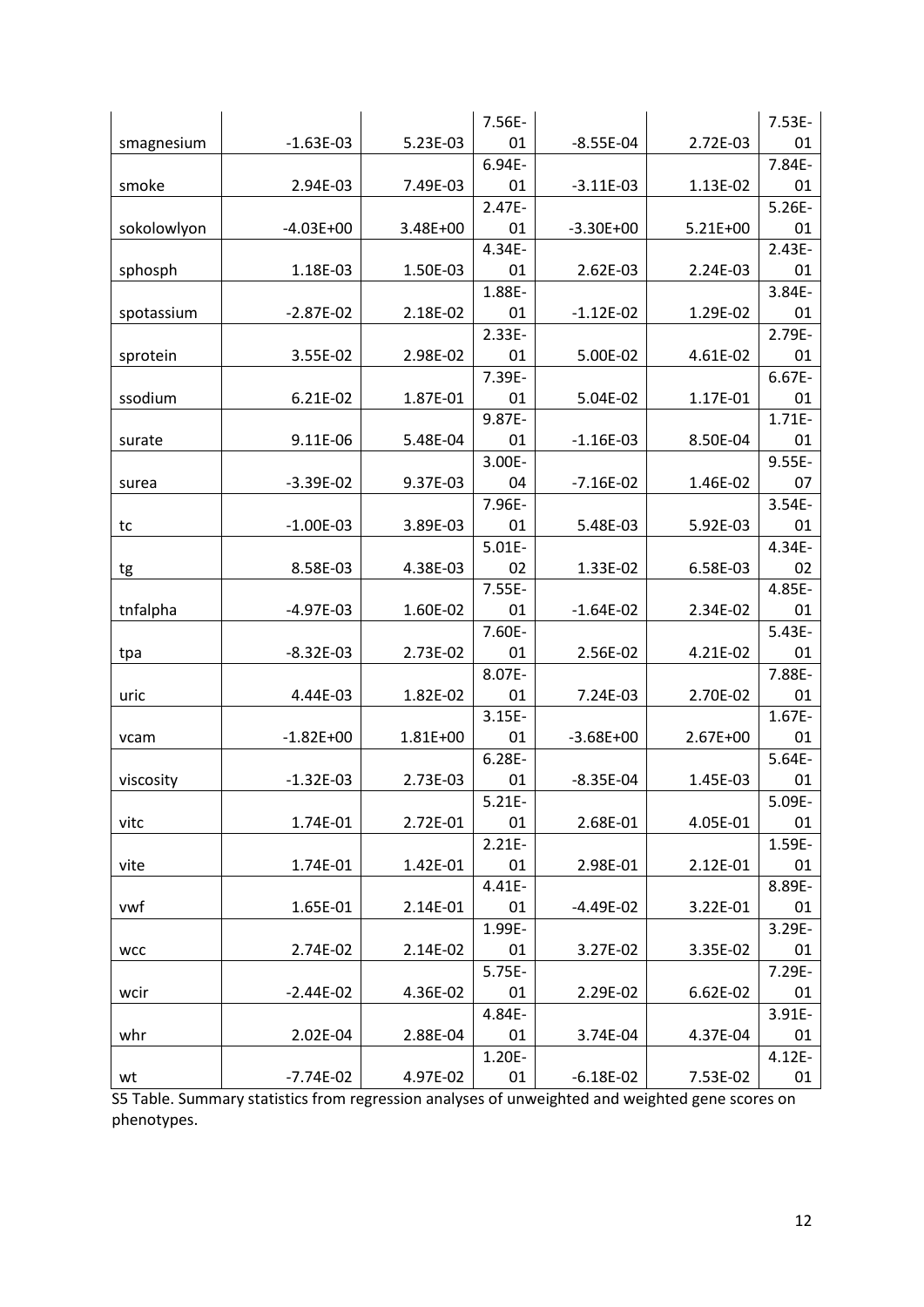|             | eGFR       |       |       |          |
|-------------|------------|-------|-------|----------|
|             | increasing |       |       |          |
|             | allele     | beta  | se    | р        |
| rs653178*   | т          | 0.016 | 0.224 | 9.42E-01 |
| rs6420094*  | A          | 0.054 | 0.326 | 8.67E-01 |
| rs3828890   | С          | 0.107 | 0.379 | 7.77E-01 |
| rs17730281  | A          | 0.11  | 0.338 | 7.44E-01 |
| rs1933182   | A          | 0.134 | 0.243 | 5.83E-01 |
| rs7805747** | Α          | 0.323 | 0.282 | 2.51E-01 |
| rs881858**  | A          | 0.336 | 0.264 | 2.03E-01 |
| rs4744712*  | C          | 0.341 | 0.226 | 1.32E-01 |
| rs8101881   | Т          | 0.456 | 0.229 | 4.59E-02 |
| rs8068318   | C          | 0.499 | 0.256 | 5.10E-02 |
| rs1260326*  | T          | 0.603 | 0.231 | 8.92E-03 |
| rs1731274   | G          | 0.671 | 0.281 | 1.71E-02 |
| rs4014195   | G          | 0.763 | 0.251 | 2.38E-03 |
| rs267734**  | Τ          | 0.856 | 0.276 | 1.94E-03 |
| rs17319721* | G          | 0.961 | 0.225 | 2.04E-05 |
| rs12917707* | T          | 1.291 | 0.286 | 6.43E-06 |
| rs10206899  | Т          | 1.837 | 0.76  | 1.57E-02 |

S6 Table. Internal weights estimated in UCLEB. Out of these 17 SNPs, 9 SNPs previously reported associations between eGFR-SNP in Olden et al., 2013 (\*,\*\*). Three of them are shown to have different effect direction from what we observed in UCLEB (\*\*).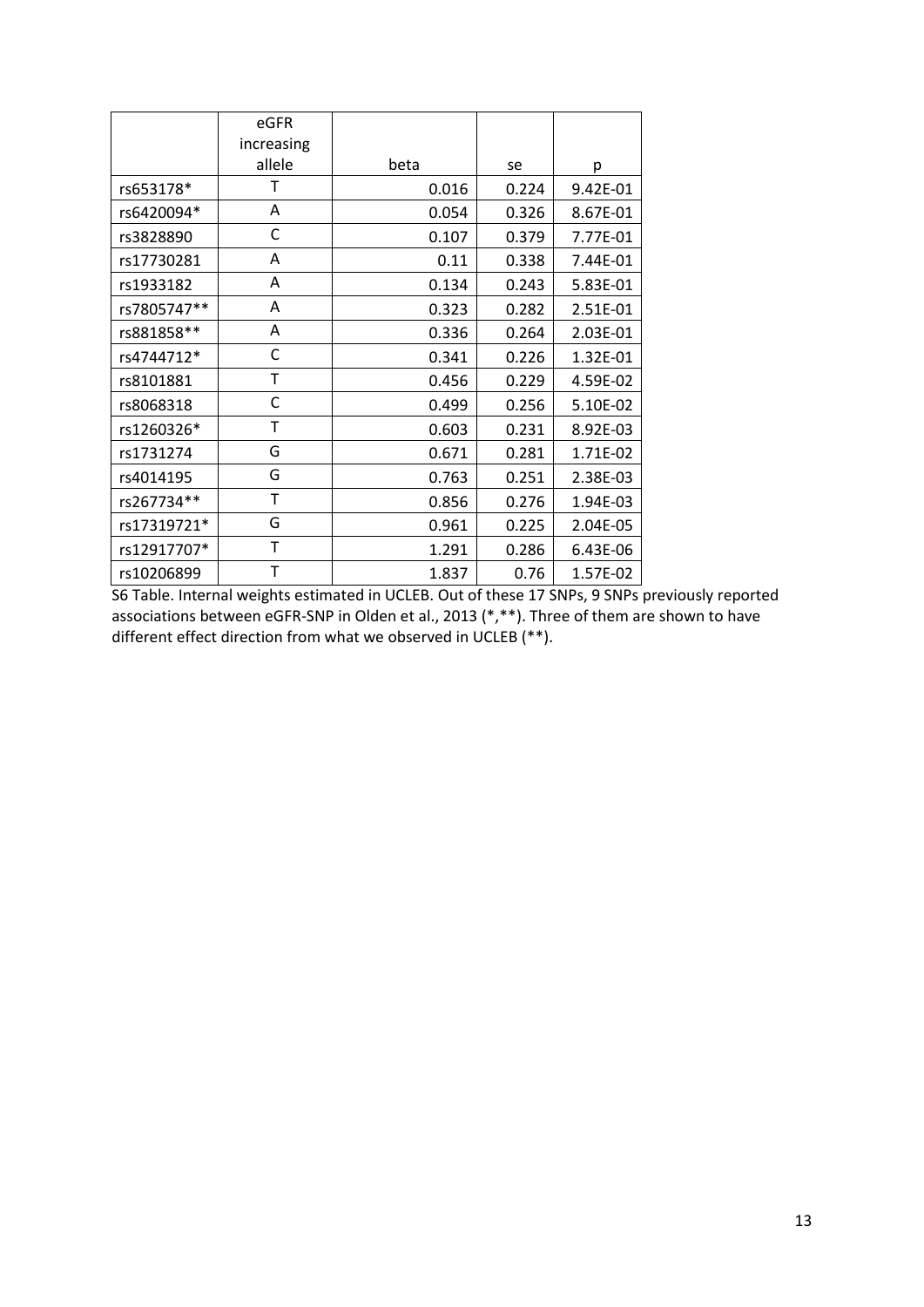

S1 Figure. A flowchart representing total samples that are used for each SNP to further investigate association with CHD